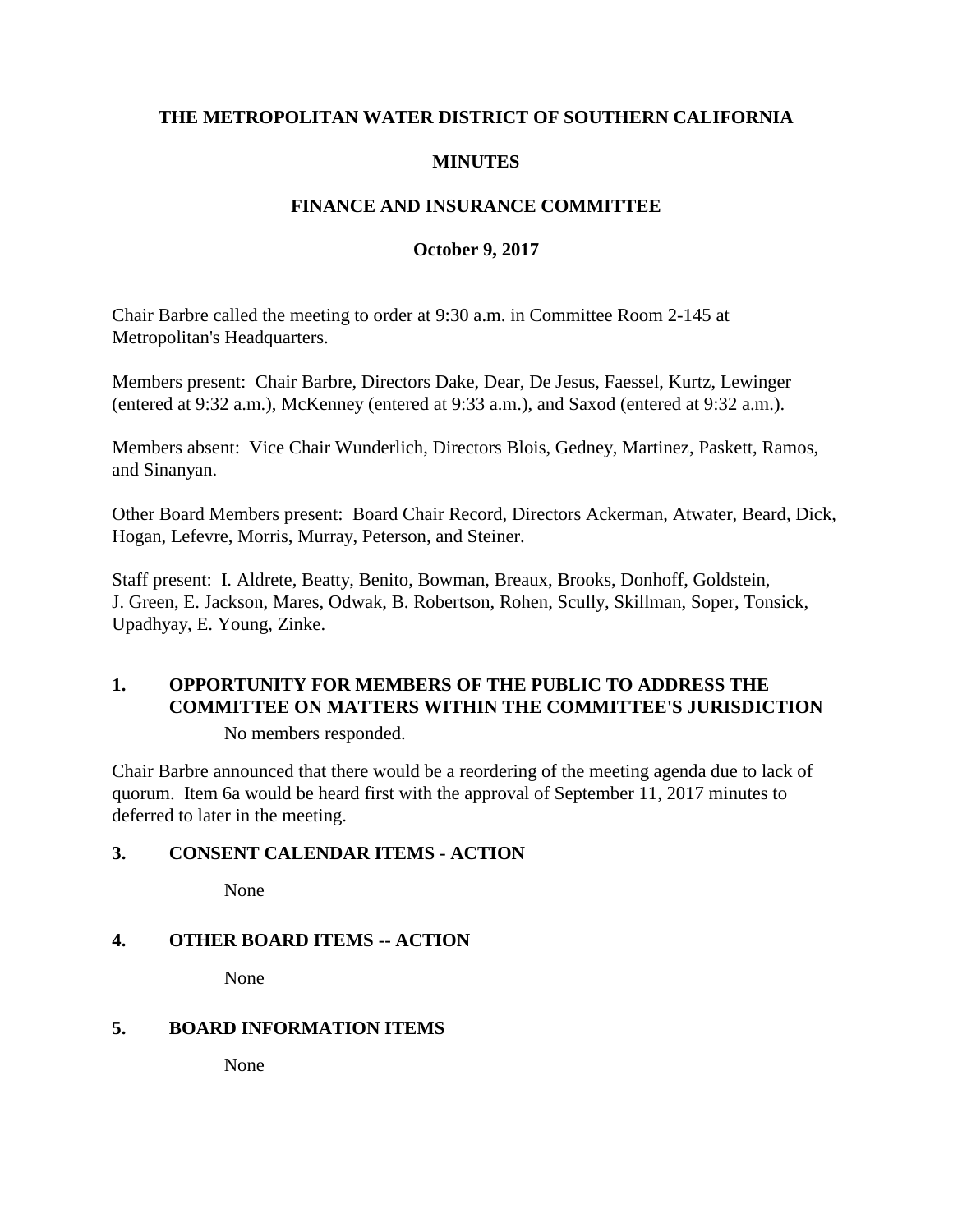### **6. COMMITTEE ITEMS**

a. Subject: Year-End Financial Review

Presented by: Bernadette Robertson, Controller

Ms. Robertson presented the Board with information on Metropolitan's final audited fiscal year 2016/17 revenues, expenses, unrestricted reserves, and water management fund balance. She further presented ten-year trend for total assets, total liabilities and net position, capital assets and SWC costs, long-term debt, pension, and OPEB

Directors Lewinger and Saxod entered at 9:32 a.m.

Director McKenney entered at 9:33 a.m.

Chair Barbre announced that the meeting would now return to its originally scheduled order as listed on the agenda.

# **2. APPROVAL OF THE MINUTES OF THE MEETING OF THE ADJOURNED FINANCE AND INSURANCE COMMITTEE HELD ON SEPTEMBER 11, 2017**

| Motion:      | Approved                                                                                       |           |                  |
|--------------|------------------------------------------------------------------------------------------------|-----------|------------------|
| Moved:       | Director McKenney                                                                              | Seconded: | Director Faessel |
| Ayes:        | Chair Barbre, Directors Dake, Dear, De Jesus, Faessel, Kurtz, Lewinger,<br>McKenney, and Saxod |           |                  |
| Noes:        | None                                                                                           |           |                  |
| Abstentions: | None                                                                                           |           |                  |
| Absent:      | Vice Chair Wunderlich, Directors Blois, Gedney, Martinez, Paskett, Ramos,<br>and Sinanyan      |           |                  |

The motion passed by a vote of 9 ayes, 0 noes, 0 abstain, and 7 absent.

#### **6. COMMITTEE ITEMS**

c. Subject: Review of Performance by External Investment Advisor

Presented by: Ted Disabato, Meketa Investment Group

Mr. Disabato gave the Board an overview of the performance of Metropolitan's two external asset management firms, Reams Asset Management and Hillswick Asset Management.